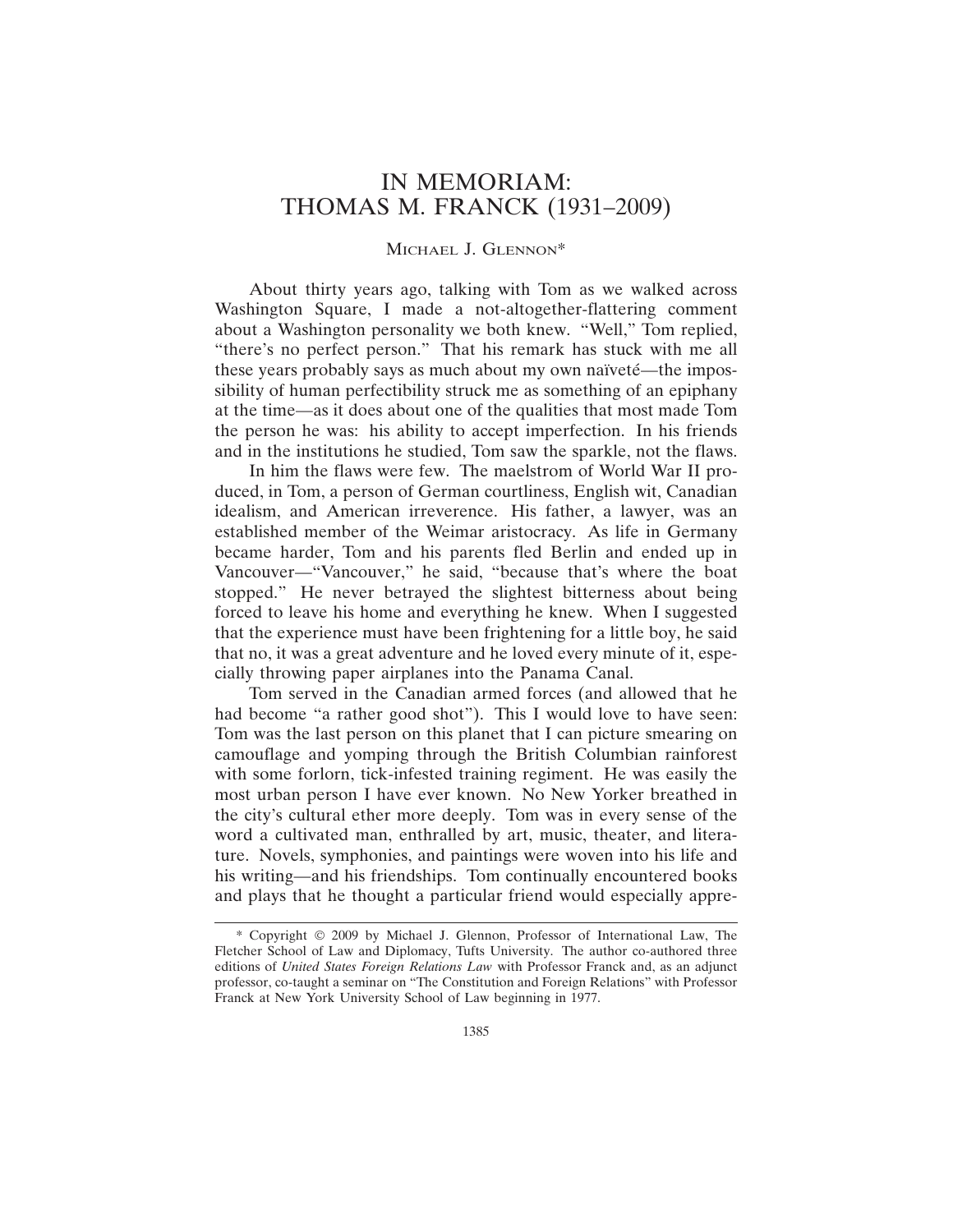ciate. It was flattering for friends to think that they were constantly on Tom's mind, and they were: He had legions of them around the world. He drew energy from them, and they from him. An evening's conversation with Tom replayed long afterwards in one's mind. Intellectual disagreement did not affect friendship with Tom: He relished "steel on steel," as he put it, and believed that rigorous argument sharpened one's thinking. He and I disagreed about many international law issues (though few constitutional ones), but those differences never hurt our friendship. Through three editions of our casebook on foreign relations law, the only difficulty we encountered was deciphering our scrawled handwriting on the Villa Mosconi napkin that recorded the original table of contents.

Tom's redoubtable charm lay in the immediacy of his focus: He utterly occupied the moment. He was engrossed in the person he was with. Modern man is fragmented, split up in time and place, living in the past, present, and future all at once, with one slice of consciousness here, another there, sometimes continents away. Tom was unfragmented. He was *all here*. He was seldom bored or distracted or preoccupied by phone calls he had to make or email he had to check or dangling strands from some earlier meeting that he had to tie together. For Tom, inattentiveness would have been the ultimate *lèse-majesté*. It was easy to imagine Tom sipping brandy and spinning off *bon mots* in a nineteenth-century London salon, replete with pocket watch and bow tie and pince-nez spectacles. He had a whiff of *ancien regime* about him, an ethereal, bygone dignity that has all but vanished in this age of Twitter.

Tom was not undiscriminating. Popular music left him cold. Through sheer incongruity he could get a laugh from an audience merely by referring to "Snoop Doggy Dog." He was not big on sports (vaguely recalling the name of one famous quarterback as "Joe North Dakota"). He affectionately classified people as species of animals, especially as various breeds of dogs: So-and-so was a terrier, or a St. Bernard, or a sheepdog. Tom was not intellectually omnivorous and had no taste for tedium, especially numerical humdrum; the whole health care debate was, he declared, a "MEGO"—*my eyes glaze over*. Tom was ever on guard, in his own commentary, against any hint of banality. One of his favorite movie scenes was from Woody Allen's *Zelig*, in which Zelig traveled far to receive his father's final parting counsel and insight at his deathbed, only to be told, "Save string." A trite or pompous presentation that Tom was forced to sit through not infrequently yielded a whispered aside: "*Save string*."

On the many public policy questions that did engage him, Tom's insight was profound—spontaneously profound, it often seemed. He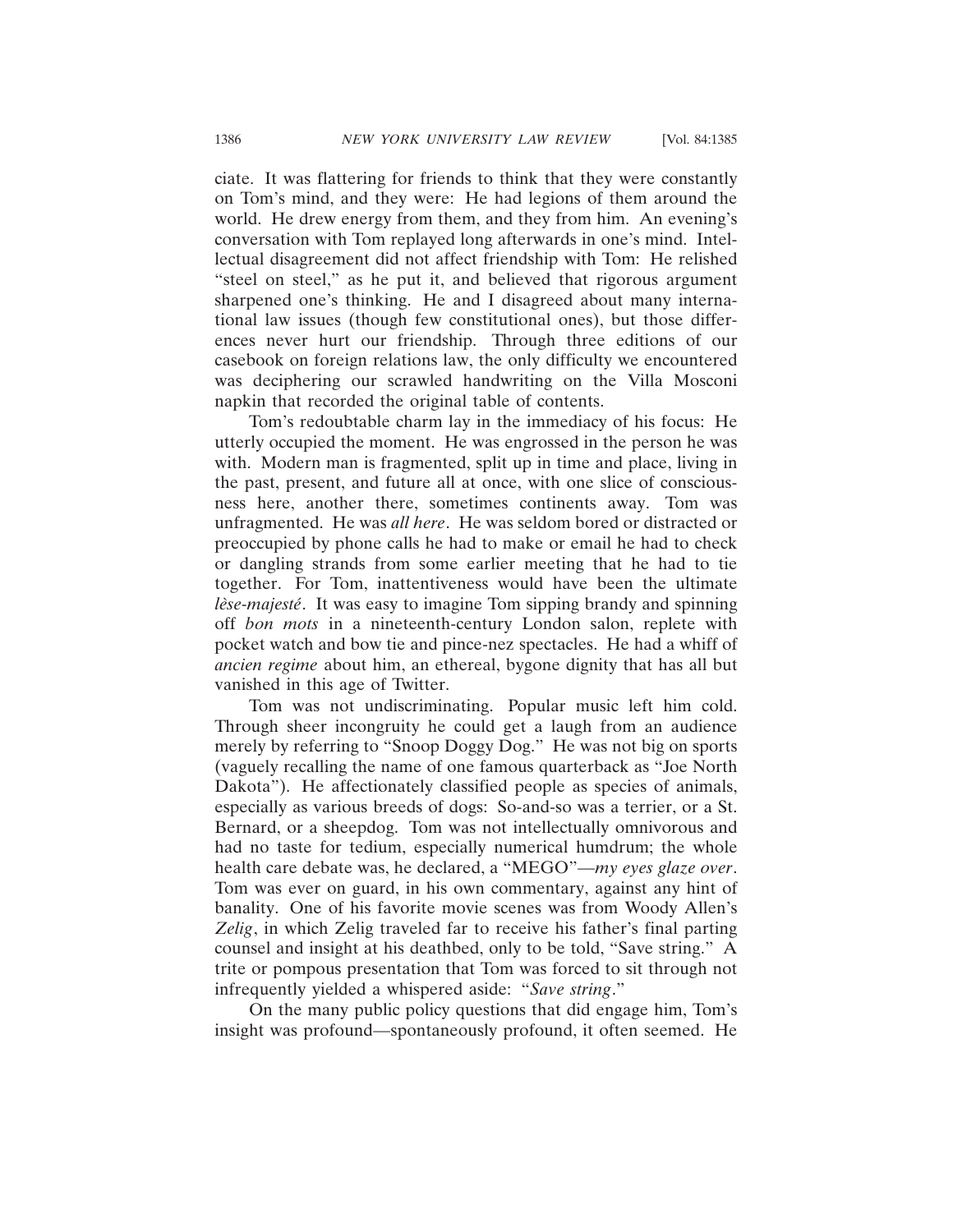once agreed to deliver a lecture in one of my classes; as we walked in he said, "executive agreements—right?"

I said, "No, *Chadha*."

He replied, with surprise and some annoyance, "I can't do this. I can't give a whole class without any preparation."

I said, "Yes you can." Tom proceeded to deliver the most lucid, witty, rigorous fifty-minute lecture on the *Chadha* case that I have ever heard. The class was awed. I told him afterward that he ought to prepare that way for every lecture.

Tom's dry humor was unrehearsed. Years later, memories of his quips still make me smile; the season brings to mind one in particular. After class, on a Halloween, he and I walked through Greenwich Village with a guest who had just been posted to his nation's United Nations mission. The fellow had never been to the United States, let alone the Village. With visible, growing trepidation, he looked at the surging mass of cone heads, werewolves, and zombies and finally turned to Tom and asked, sheepishly, "Is it always like this?" Tom replied, "Always like what?"

Tom's views on international law were an extension of his own civility. Tom believed that everyone deserved to be treated with decency and respect. He believed that honor, courtesy, and thoughtfulness should govern interpersonal relations, and that the same graciousness should govern relations among states. Some things simply were not done, either in polite society or in a well-mannered community of nations. In the latter, it is the role of international law to say what those things are. I once asked Tom whether he was a Kantian, and he said that no, he was an empiricist. But I look back on our conversations and his writings, convinced that, deep down, his first principles were intuitionist. His entire oeuvre, from his earliest work, *The Structure of Impartiality*, 1 to his landmark commentary, *The Power of Legitimacy Among Nations*, 2 reflects the same continuing insistence that international law be grounded on neutral principles of general application: a priori principles that he believed mandate a minimal, universal code of decorum. It would have been easy for someone so high-minded to slip into sanctimony. Tom never did. Tom was too smart to be certain, too ironic to be pious, too kind to be zealous.

<sup>1</sup> THOMAS M. FRANCK, THE STRUCTURE OF IMPARTIALITY: EXAMINING THE RIDDLE OF ONE LAW IN A FRAGMENTED WORLD (1968).

<sup>2</sup> THOMAS M. FRANCK, THE POWER OF LEGITIMACY AMONG NATIONS (1990).